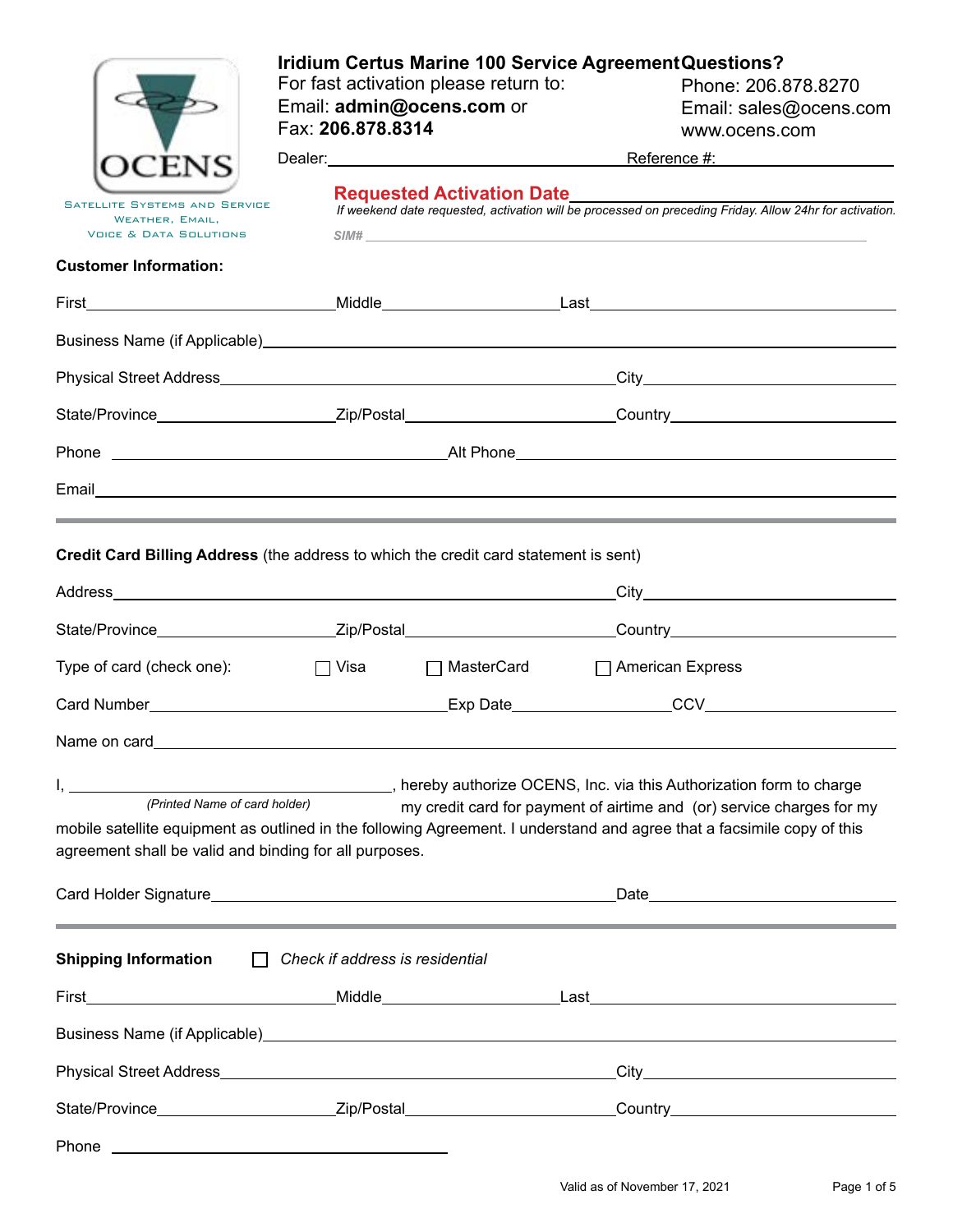# **Additional Subscriber Information (required for activation)**

|                                                      |                                                                                                                 | Date of birth ____________                                                                                                                                                                                                          |  |  |
|------------------------------------------------------|-----------------------------------------------------------------------------------------------------------------|-------------------------------------------------------------------------------------------------------------------------------------------------------------------------------------------------------------------------------------|--|--|
| <b>Vessel Details</b>                                |                                                                                                                 |                                                                                                                                                                                                                                     |  |  |
|                                                      |                                                                                                                 | _MMSI#____________________                                                                                                                                                                                                          |  |  |
|                                                      | *If the vessel is unregistered, in what country will the terminal/SIM be licensed.                              |                                                                                                                                                                                                                                     |  |  |
|                                                      |                                                                                                                 |                                                                                                                                                                                                                                     |  |  |
| *Please attach a copy of the vessel's radio license. |                                                                                                                 | Radio Call Sign* <b>Example 20 Transformage Call Sign*  Call Sign*  Call Sign*  Call Sign*  Call Sign*  Call Sign*  Call Sign*  Call Sign*  Call Sign*  Call Sign*  Call Sign*  Call Sign*  Call Sign*  Call Sign*  Call Sign* </b> |  |  |
|                                                      | Capacity for persons on-board (passenger and crew)<br><u>Capacity</u> for persons on-board (passenger and crew) |                                                                                                                                                                                                                                     |  |  |
| Emergency contact for vessel                         |                                                                                                                 |                                                                                                                                                                                                                                     |  |  |
|                                                      |                                                                                                                 |                                                                                                                                                                                                                                     |  |  |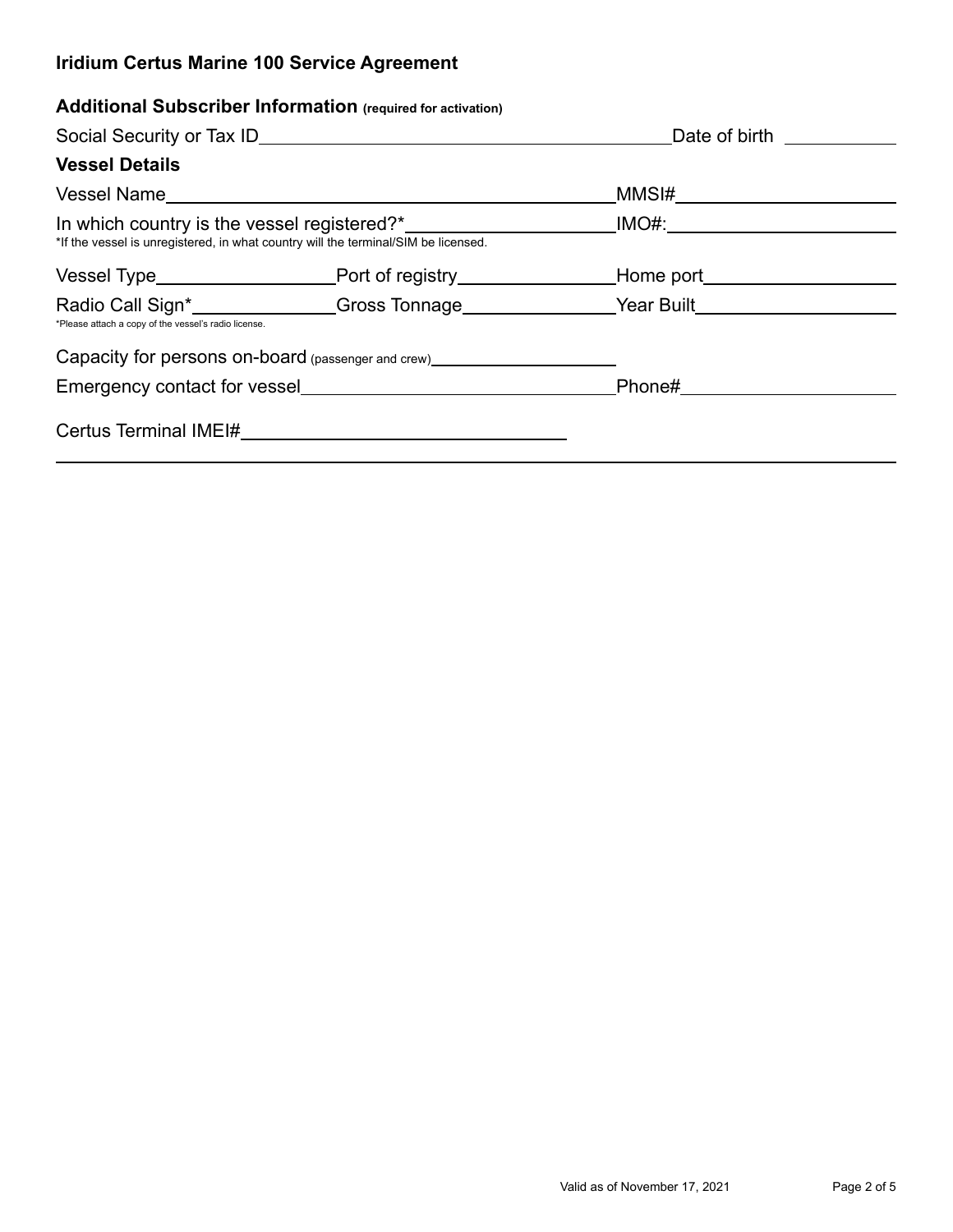# **\*\*\*\* WARNING \*\*\*\***

This terminal is capable of making high speed (broadband) Internet connections that can result in significant bills for satellite airtime if usage is not monitored and controlled. Use caution when connecting this terminal to a computer network that may request or search for Internet access (e.g. Microsoft Update). This could result in the network utilizing the terminal to access the Internet. If you have ANY questions about connecting your terminal to a network, contact a computer network specialist.

**Customer Initials**: ( **)** I have read & understand this warning. I understand the potential for significant airtime use and bills through this terminal.

| Plan                                                                                                | 0 MB    | <b>10 MB</b> | 25 MB   |  |  |  |
|-----------------------------------------------------------------------------------------------------|---------|--------------|---------|--|--|--|
|                                                                                                     |         |              |         |  |  |  |
| Minimum Duration                                                                                    | 1 Month | 1 Month      | 1 Month |  |  |  |
| <b>Early Termination Fee</b>                                                                        | \$0     | \$0          | \$0     |  |  |  |
| <b>Monthly Data</b><br>Allowance                                                                    | 0       | 10           | 25      |  |  |  |
| Activation                                                                                          | \$50    |              |         |  |  |  |
| <b>Monthly Service Fee</b>                                                                          | \$89    | \$109        | \$219   |  |  |  |
| Out of Bundle Charge<br>(add 10% if in DSG* pool)                                                   | \$19.95 | \$11.95      | \$10.25 |  |  |  |
| Iridium to Landline                                                                                 | \$0.60  |              |         |  |  |  |
| Iridium to Voicemail                                                                                | \$0.49  |              |         |  |  |  |
| **Contact us for available prepaid scratch cards, higher usage<br>plans, streaming and SBD plans.** |         |              |         |  |  |  |

### **Additional Services for your Iridium Phone**

International calling rates apply to voice calls to many satellite phones. Depending on your cellular or PSTN carrier, these rates can be \$5 to \$10 per minute. VOCO dramatically lowers the cost of these calls and allows you to affordably call any satellite phone via a local number. Calls to this VOCO local number are

automatically routed to your satellite phone wherever it is in the world, then billed at a fixed per minute basis rather than the extreme rates long distance carriers will charge persons attempting to speak with you.

 $\Box$  Yes, please add VOCO calling to my satellite plan for \$10 per month plus calls. I would like to requested a number with the following area code:



SnapTrack is OCENS response to the requests of many of our customers for a clean and simple solution to the tracking question. SnapTrack shortens the path from where you are in even the most remote of locations to a screen that captures the



<www.ocens.com/voco>

'where' of your wanderings. SnapTrack is compatible with most satellite phones.

□ Add SnapTrack service for \$10 per month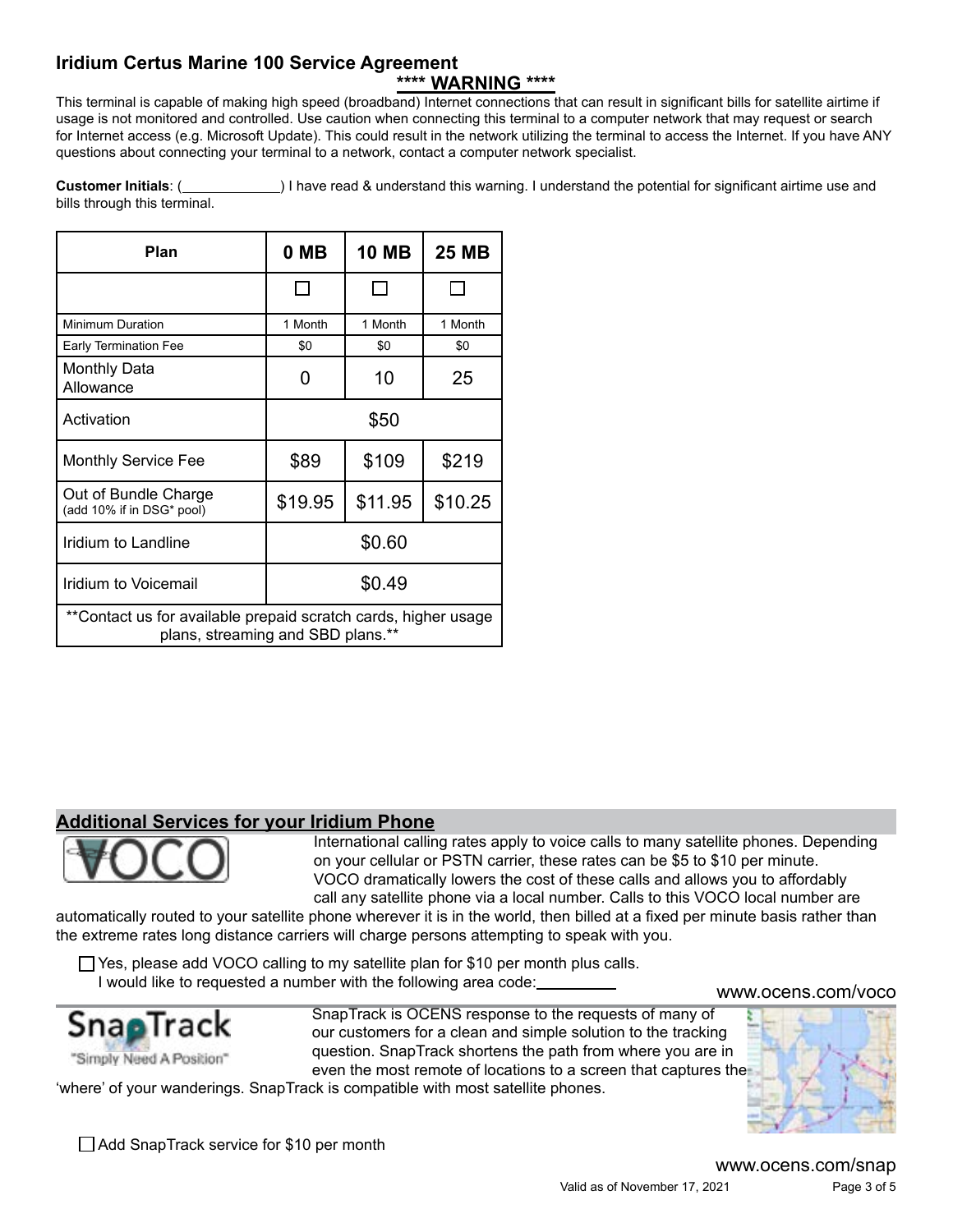OCENS, Inc. Satellite Airtime Services Terms & Agreements

- 1. Availability of limited service: Service is generally available to satellite terminals equipped for this service when within the satellite footprint. Service is furnished to Customer or Customers authorized user. A telephone number may not appear in more than one terminal. Customer has no property right in such number. OCENS reserves the right to assign, designate, or change such number, when, in its sole discretion, such action is reasonably necessary in the conduct of business;
- 2. Voice and Data Transmission Use and Dropped Calls: Due to the technical nature of data setups and the inherent sophistication of voice and data transmission through a variety of satellites, systems and networks, OCENS makes no representation as to the success of voice and data calls through the system. Customer agrees that all voice and data call attempts regardless of ultimate successful transmission and termination will be paid for and no credits will be given in the event of disputes of this nature. Along with potential incorrect use (i.e., next to a building/obstruction), satellite systems have inherent flaws and anomalies that can create dropped calls of either voice or data nature. Dropped calls will not be credited. OCENS can provide data setup technical support beyond the normal provided setup instructions at an additional charge. Please consult with OCENS sales representative for further details;
- 3. Customer agrees to remain as a subscriber of the service for at least the Minimum Term or Duration associated with the airtime plan they have chosen in this service agreement. Customers terminating their service prior to the completion of any Minimum Term identified in the subject service agreement are responsible for payment of the balance of the monthly fees still pending on the contract and any other early termination penalties applied by the airtime provider;
- 4. This service agreement cannot be assigned without the written consent of OCENS. OCENS reserves the right to terminate this agreement at any time during the contract period;
- 5. Contractual Limitations: During the contract period, customer may change their pricing plan to a higher bundle (more megabytes or minutes) free of charge but in doing so will renew the applicable minimum contract period. Megabytes or minutes available in the new plan for the remainder of the upgrade month will be pro-rated based on the number of days remaining in that calendar month. If the upgrade occurs within a month, no credit will be given towards the previously active plan's service or consumption fees;
- **6. Account activation, renewal and deactivation: Accounts activated within a given month are billed on a pro-rated basis for the activation month using the number of days remaining in that activation month. Deactivated accounts are NOT pro-rated by the date of deactivation within a calendar month and full month payments of the postpaid monthly fee are due regardless of date of deactivation in the subject month.**

**a) Account deactivation request: Airtime accounts are automatically renewed on their presently active account service plan unless a written request for deactivation (or request to be moved to standby, see 6b below) is received by OCENS by no later than the 25th day of the deactivation month. Such written confirmation from an account holder specifying that they desire that their account be deactivated must be sent to admin@ocens.com. Communication should specify the desired Deactivation Date, and the SIM or MSISDN number of the subject account. If all terms under which the airtime sim was originally activated have been met by the requested Deactivation Date and all outstanding fees are paid, OCENS will complete the requested deactivation of the airtime account no later than at the calendar month end.**

**b) Active airtime accounts moved to Standby status: Airtime accounts are automatically renewed on their presently active account service plan unless a written request that the account be moved to standby (or deactivated, see 6a above) is received by OCENS by no later than the 25th day of the subject month. Such written confirmation from an airtime account holder specifying that they desire that their airtime account be moved to Standby must be sent to admin@ocens.com. Communication should specify the desired month when Standby status is to start and the SIM or MSISDN number of the subject account. If all terms under which the airtime sim was originally activated have been met by the requested Standby Date, OCENS will complete the requested move to Standby no later than at the calendar month end.**

7. Broadband service call-outs:

a) Satellite broadband terminals such as FleetOne, Fleet Broadband, BGAN, Certus, Openport and VSAT are capable of making high speed (broadband) Internet connections that can result in significant bills for satellite airtime if usage is not monitored and controlled. Use extreme caution when connecting a satellite broadband terminal to a computer network that may request or search for Internet access. This could result in the network utilizing the terminal to access the Internet. If you have ANY questions about connecting your terminal to a network, contact a computer network specialist.

#### b) FleetOne:

i) Customer confirms that any Fleet One terminal on which service is to be activated is under 500 GRT. Service must not and cannot be activated on vessels larger than 500 GRT.

 ii) Customer has reviewed FleetOne coverage areas and understands the reach of FleetOne Coastal service and its distinction from FleetOne Global coverage. Customer understands cross-ocean voyaging will require the use of a Global SIM card which is physically distinct from a Coastal SIM. Customer acknowledges that customer is solely responsible for vessel present and anticipated future location and for the activation and use of the FleetOne SIM card applicable to the subject location.

 iii) FleetOne Automatic Activation/Always Accessible Service: Customer recognizes that optimum FleetOne service and cost options are only possible through the use of the OCENS Sidekick satellite Wi-Fi router and an enabled FleetOne automatic activation setting. If Automatic Activation is not enabled, customer will incur Inmarsat minimum connect fees for which they are financially responsible with each email, message, position or weather transfer.

c) Satellite broadband terminals are NOT recognized as maritime distress devices, and customer understands that they should not be used for "SAFETY AT SEA" purposes.

- 8. Invoicing and Guarantee of Payment of Services: OCENS will invoice customer monthly for pending services if prepaid accounts or recurring charges and for services/ minutes used if post-paid accounts. Invoices shall be paid by credit cards. Customer understands that they are responsible for ALL AIRTIME CHARGES, including but not limited to direct airtime, long distance and roaming charges (if applicable) and charges for any customer elected, value-added services (when available). Payment must be made in US dollars. Customer requests for direct billing are subject to credit approval and may be subject to required deposits and/or direct payment by credit card or a guarantee authorized against a valid accepted credit card. OCENS reserves the right to change airtime rates at any time. Minimum billable volume is 0.001 MB;
- 9. Airtime Reserve OCENS shall monitor airtime usage by Customer with this equipment during the term of the use. Should airtime usage by Customer exceed US\$2500 in any seven day period, customer grants to OCENS the authority to charge such usage to customer's credit card immediately and, further, to place an additional US\$2500 in reserve, via credit card payment, against future usage.

Initials:\_\_\_\_\_\_\_\_\_\_